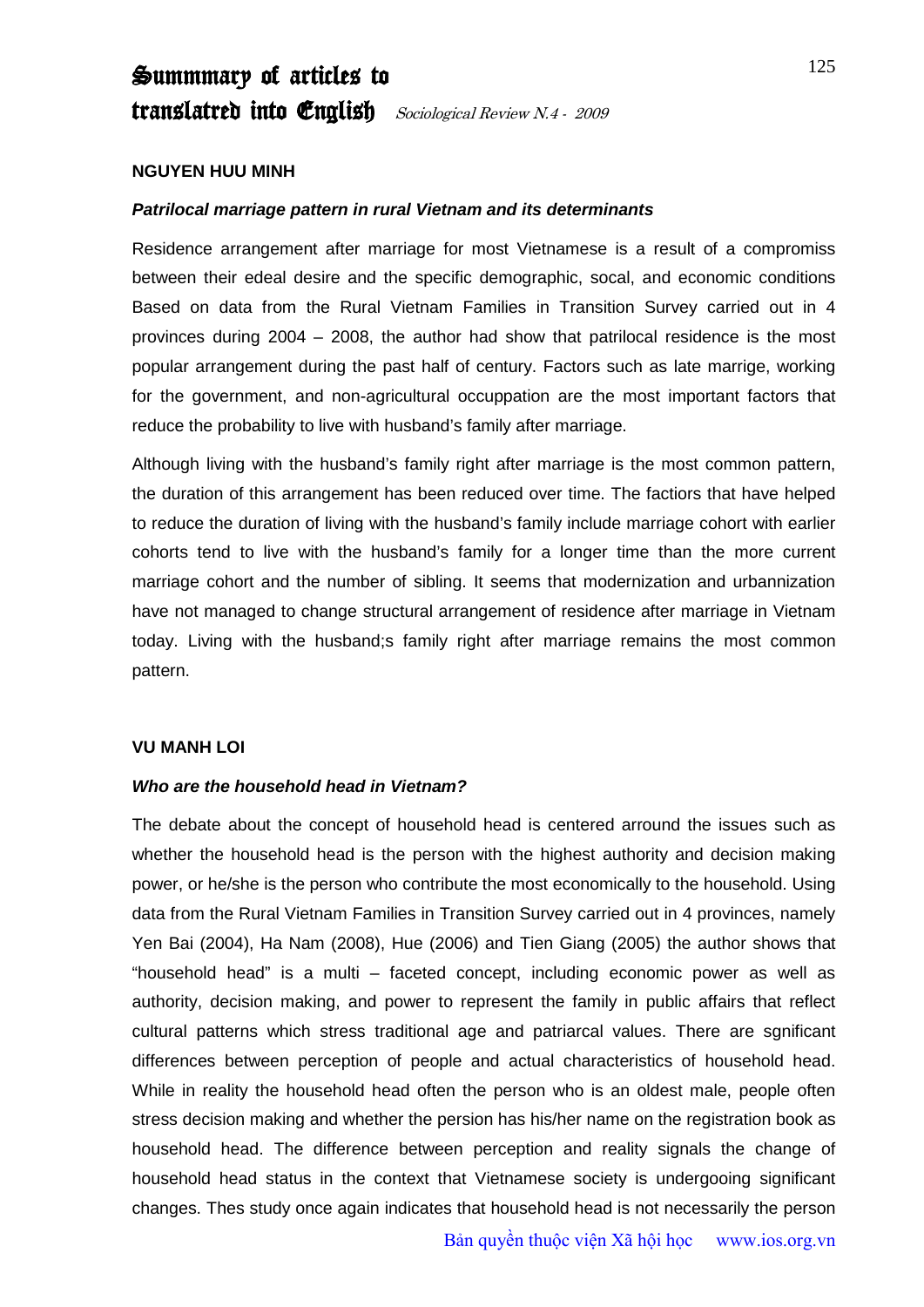# Summmary of articles to translatred into English Sociological Review N.4 - 2009

who earn most income, and that female – head households are among the poorest is not supported by the emporocal evidence.

# **NGUYEN DUC VINH**

# *Impact of individual and family factors on educational attainment of children and adolescents in rural Vietnam.*

The paper presents impacts of some individual and familial factors on education status of children in rural areas using data from the Rural Vietnam Families in Transition Survey conducted in Yen Bai, Ha Nam, Thua Thien Hue, and Tien Giang from 2004 – 2008. The main finding is that parents' education attainment is the most important factor that influence children education in rural families. The higher the parents' education, the less likely the children will drop out, and the more likely the children going to school at proper ages. Next inportant factor is the family living standard. The lower the household living standard, the more likely the children will drop out or going to school at later ages. In addition, although living standards do not increase gender inequality at promary and lower secondary levels, girls appear to be less advantageous than boys at higher secondary or higher levels. Other important factors include family size, age of mother at first delivery and occupation of parents.

# **LE NGOC VAN**

### *Aspects of marriage choice*

Based on data from the Rural Vietnam Families in Transition Survey, the paper presents changes in aspects of marriage choice in Vietnam rural areas during the Reform time. The paper examines (1) Geographical dimension of marriage, (2) forms of dating, (3) criteria for future partner and (4) marriage decision. The main conclusion of the paper is that marriage in rural Vietnam now is characterized by the shift from arraged marriages to voluntary marriages that based on love and personal affection. Marriage geographical space (mariage between partners from different geographical area) has been broadened as the result of migration, modernization and urbanization. This process has broken the traditional marriage pattern of spouses coming from the same commune or village. Industrialization and urbanization also create new job opportunities, social mobility, and social environment in which young people can date each other and make marriage choice. The government population, social and economic policies at the same time have facilitate the process of change of marriage pattern.